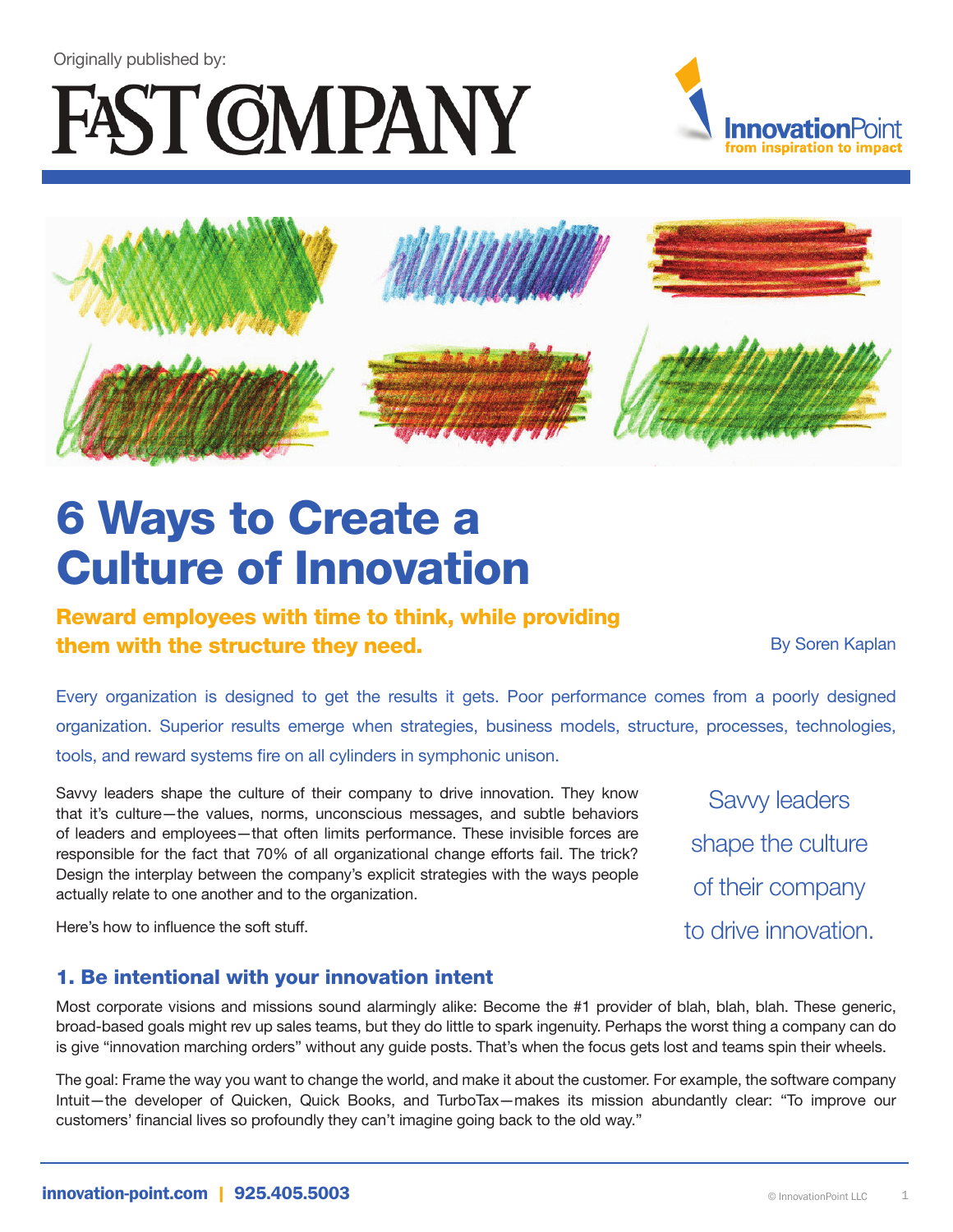#### 2. Create a structure for unstructured time

Innovation needs time to develop. No one ever feels like they have time to spare. People get so consumed with putting out fires and chasing short-term targets that most can't even think about the future.

Giving up control when the pressure is greatest is the ultimate innovation paradox. That's why iconic brands like 3M and Google give their employees about 10% "free time" to experiment with new ideas. The software company Atlassian encourages employees to take "FedEx Days"—paid days off to work on any problem they want. But there's a catch: Just like FedEx, they must deliver something of value 24 hours later.



Companies such as Intuit use time as a reward because they believe it's the biggest motivator of corporate intrapreneurs. Intuit gives its best business innovators three months of "unstructured" time that can be used in one big chunk or spread out over six months for part-time exploration of new opportunities. So using time wisely creates a major incentive to get more time to play with (hopefully wisely).

#### 3. Step in, then step back

Providing "free" time for employees to experiment with new technologies, products, or processes can catalyze the next big thing. But too many companies—and the consultants they hire—attempt to over-engineer the innovation process. A better option: Give just enough structure and support to help people navigate uncertainty and tap into the creative process without stifling it.

There are some pretty good off-the-shelf tools that can help build employee skill sets. Some of the best are freely available, such as the Stanford Design School's Boot Camp Bootleg. Intuit applied the design thinking underlying Stanford's model to create its Catalyst Toolkit, a guide that was made available to all employees and the public and which includes self-serve ingredients for cooking up innovation.

People as diverse as software engineers to human-resources managers have used the toolkit to innovate internal work processes or create new products, including SnapTax, which lets customers file their taxes in less than 15 minutes on their mobile phones. Promoting these types of toolkits help convince employees that leaders care about their development while they also promote best practices that can be adapted to the needs of the individual or team.

#### 4. Measure what's meaningful

Management guru Peter Drucker once said, "What's measured improves." Said another way, You get what you measure. For many companies, coming up with ideas often isn't the problem. The challenge is turning them into something real that delivers an impact. So what metrics should you use?

First, you have to figure out what to measure. In its early days, Facebook measured how often its users returned to its site. Everything they did focused on blowing out this single metric. OpenTable, the restaurant reservation service, focused on two metrics that allowed it to become the dominant player: growing the numbers of restaurants in its network and increasing the number of consumers making reservations.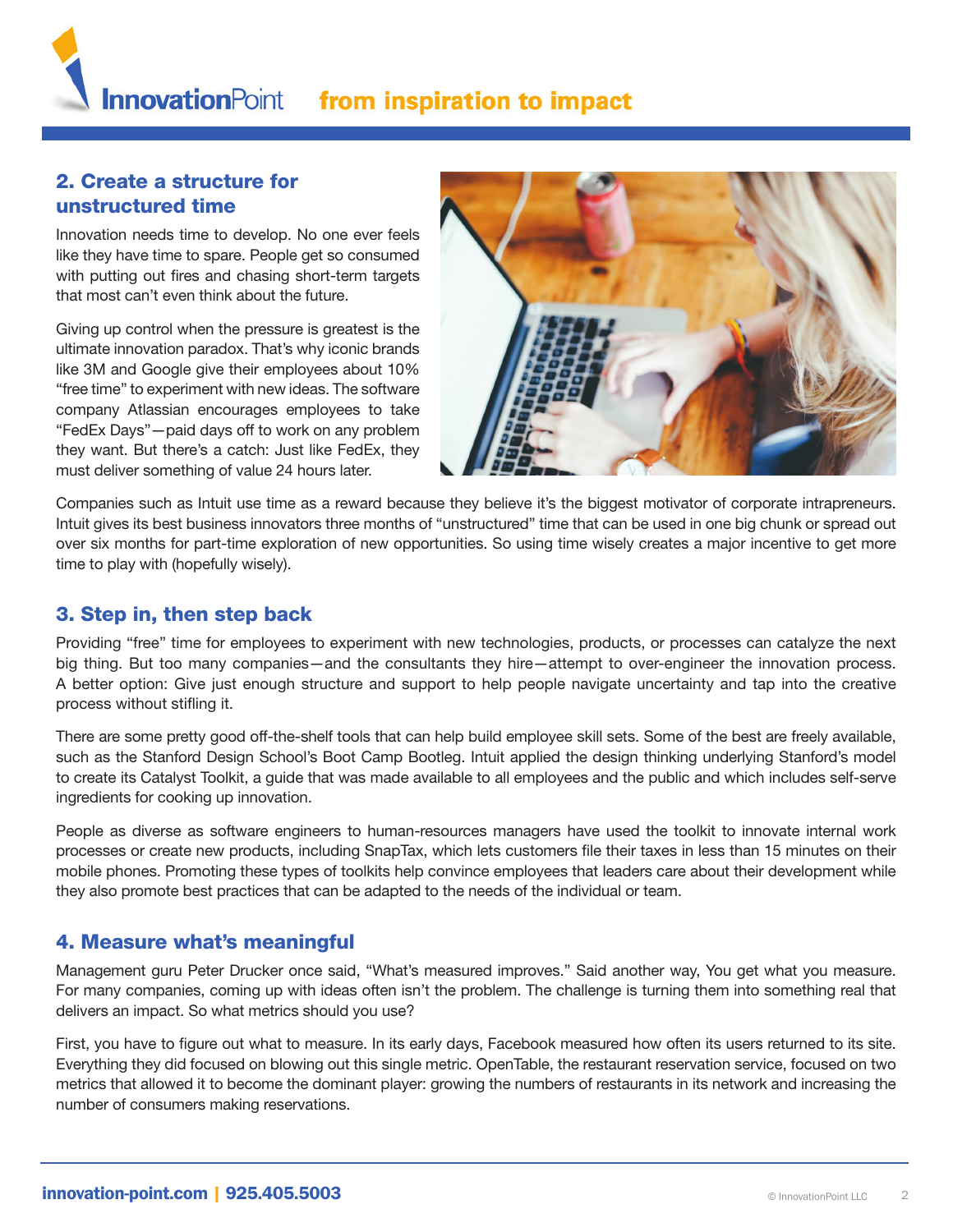**InnovationPoint** from inspiration to impact

Customer-oriented numbers are clearly essential. But other indicators can drive internal innovation, too. After Proctor & Gamble realized the importance of outside partnerships in driving market breakthroughs, the company decided to measure (and increase) the percentage of new products that used breakthrough technologies from partners. Externally driven innovation jumped from 10% to more than 50% and resulted in new products, including Mr. Clean Magic Erasers and Tide Pods.

#### *Other metrics that promote organizational innovation include:*

- Percent of revenue from products or services introduced within a given period of time (say, the last fiscal year).
- A pipeline of new ideas that includes a set ratio of short-term products or services and longer-term game changers (say, 75%-25%).
- Percent of employees who have been trained and given tools for innovation.
- Percent of time dedicated to discovering, prototyping, and testing revenue-generating new products, services, or business models (say, 10-20%).

#### 5. Give "worthless" rewards

Recognizing success is critical, but most companies stop there. An annual innovation award is just not enough to catalyze a culture of innovation. Sure, formal rewards are good for the short term—but they don't keep people truly engaged.

The most powerful and robust type of recognition—the kind that shapes organizational values—often occurs more informally. Several members of Colgate-Palmolive's Global R&D group initiated a "recognition economy" by distributing symbolic wooden nickels to colleagues who had made noteworthy contributions to their projects. The fortunate recipients didn't hoard their winnings. They passed them on to others who had chipped in on projects that they themselves had led.

Nickels are now distributed in meetings, but it's not uncommon for employees to return from lunch and find a few nickels anonymously placed on their desks. It's a fun and validating idea; such informal acknowledgments encourage a collective spirit and help promote the free flow of ideas.



#### 6. Get symbolic

Symbols represent the underlying values of an organization, and they come in many forms—values statements, awards, success stories, posters in the hallways, catch phrases, acronyms, and, yes, those wooden nickels. Those who intentionally curate the innovation symbols of their companies essentially curate their innovation cultures.

Those who curate the innovation symbols of their companies essentially curate their innovation cultures.

Intuit installed the kitchen table where Scott Cook dreamed up the company with his wife in its innovation center—and employees are encouraged to sit around it for idea jams. Netflix names its corporate conference rooms after blockbuster movies (for one, King Kong) as a reminder of the continuous breakthroughs its employees are creating and promoting.

But symbols can be more than just physical objects. Poignant experiences, for example, live on as stories and folklore—and shape the mindsets and behaviors of new and existing employees. At Google, the story of the time Sheryl Sandberg made a bad decision that cost the company millions lives on—not because of the error